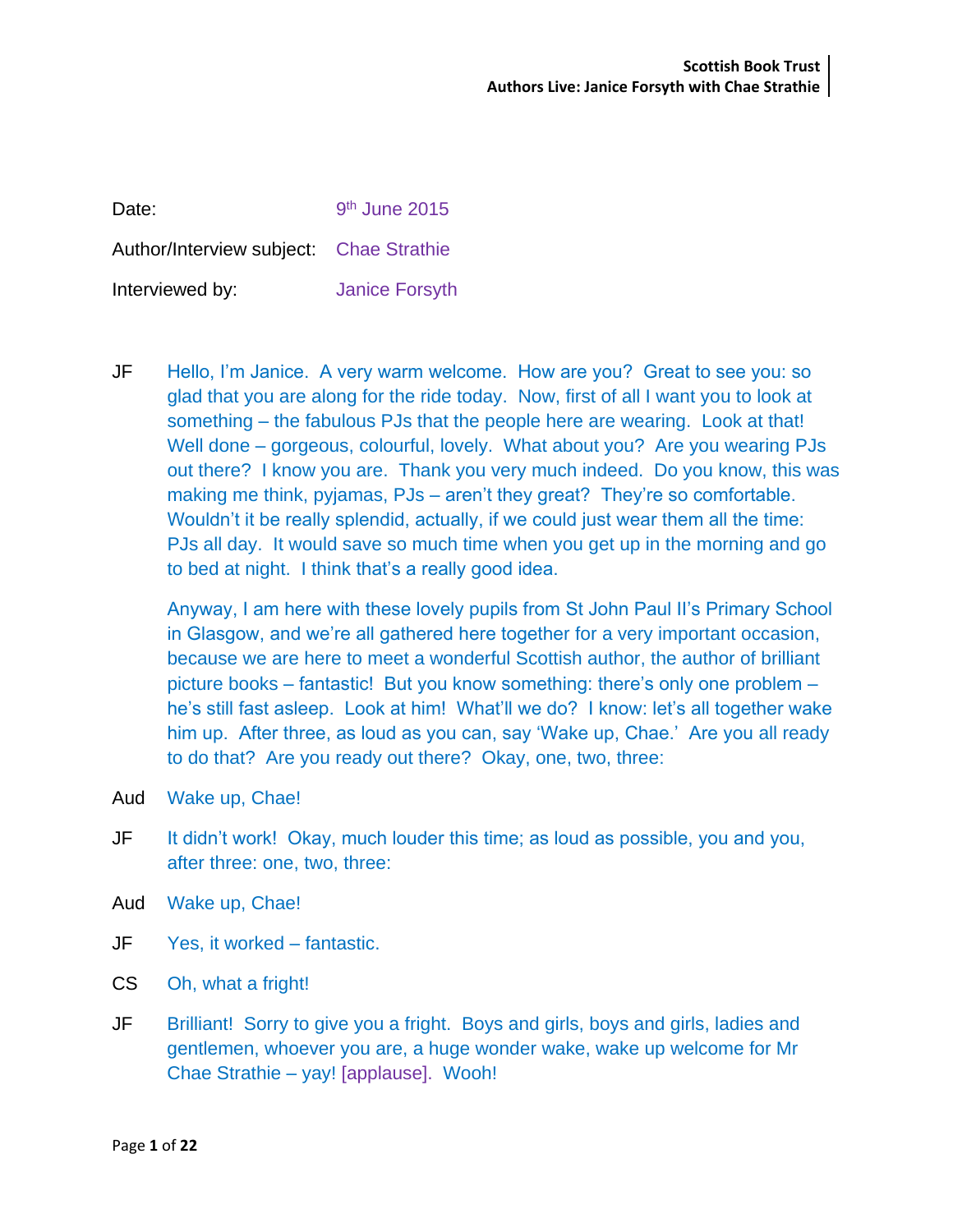- Aud Wooh!
- CS Wow, that really woke me up. I'm still half asleep, I think, so do you know, why don't we say hello to each other, help wake me up a little bit more. So hello, everyone.
- Aud Hello, Chae.
- CS Well, that's not going to wake me up, is it? That was very quiet. Let's do…do you know, I think you can do a lot better than that. But let's not start too big too soon. Let's warm up our hellos, okay? So we'll start off with a very quiet, peaceful, gentle hello, so quiet and peaceful, it's the most gentle one you've ever done in your life. So after three, a very peaceful hello: one, two, three:
- Aud Hello.
- CS [Snoring].
- Aud [laugh].
- CS What's that?
- Boy We putted you to sleep.
- CS You did, you sent me to sleep 'cos it was so peaceful. Was I snoring there?
- Aud Yes.
- CS I don't snore. I think it must have been Janice, probably, 'cos that wasn't me. That was a good start: excellent. So let's build up to the next level of hello  $- a$ happy, cheerful, medium-sized hello. So the kind of hello you might say to somebody who's feeling a bit down in the dumps, and you want to cheer them up. All right? So after three, a nice happy, medium-sized hello. Tell you what: I'll be said, and you can cheer me up. So here's my sad face, all right? Boo-hoohoo-hoo. One, two, three:
- Aud Hello.
- CS Oh, that's perfect: I'm happy. I'm happy whoo-hoo! Look at my big smile wonderful, excellent, well done. Now for the biggie. The biggest, loudest, most ma-hoossive hello you've ever done in your entire life. So big and loud, it's going to make your hair stand on end and your bottom fall off and roll out the door and down the street – that's how loud it's going to be, okay? So hold onto your bottoms. Right: before we do it, though, health and safety is very important, so I need to make sure I've got my safety equipment on. So I've got my safety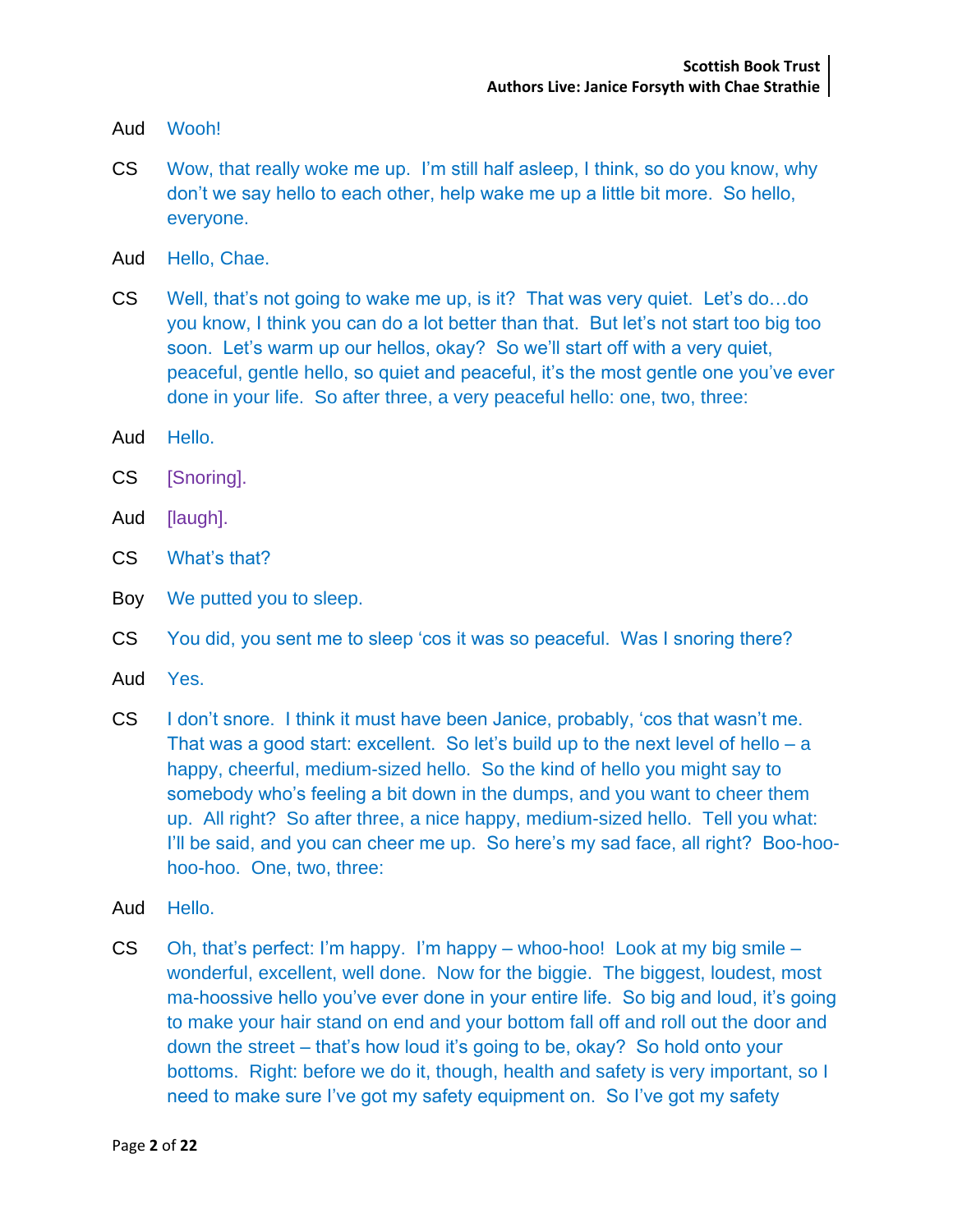goggles on – here we go – just in case you've just had your breakfast and you spray me with cornflakes. All right? And I've got my safety ear muffs on, in case it's so loud it blows my ears away. All right, are you ready? Now, I'll stand here and brace myself in case you blow me away 'cos it's so loud. So after three, ready for a big one: one, two, three:

- Aud HELLO! [laugh].
- Boy We've blown your goggles off.
- CS You blew my goggles off! Look at that.
- Aud [laugh].
- CS Now that is what I call a loud hello: that's really woken me up. I'm wide awake now. Excellent, well done. So hello everyone. My name is Chae Strathie, and I write books. Can anyone…does any…can anyone tell me what you call someone who writes books? There's a special name for it. Yes?
- Boy An author.
- CS Excellent, well done. An author exactly. An author writes the books, and an illustrator draws the pictures – well done. So I've written quite a few picture books, and we'll be reading some of them today. What else will be doing today? Let's think. We'll be singing a song on my Loon on the Moon guitar, and you can all help me with the chorus, and you can help me out there, too. And we will be coming up with an alien just like this one, if we have time. And of course we'll be telling some stories. Hands up if you like stories. Oh, they all do! Hands up if you love stories – yes. Three hands up if you have a really weird third hand going out the top of your head, like this – hello, hello.
- Aud [laugh].
- CS Four hands up if you're a pussy cat. Any pussy cats? Miaow, miaow. Quite a few, quite a few. Eight hands up if you're a wibbly wobbly octopus just popped out the Clyde to come and say hello. Hello, wibbly wobblies. Hello. One hundred hands up if you're a wriggly, jiggly centipede with one hundred hands. Any creepy crawlies? Oh, look at all the creepy crawlies – ugh. Two hundred and seventy-three hands up if you're a very strange creature with 273 hands. Any strange creatures? Lots of strange creatures. Any strange creatures? There's normally a few, I would imagine.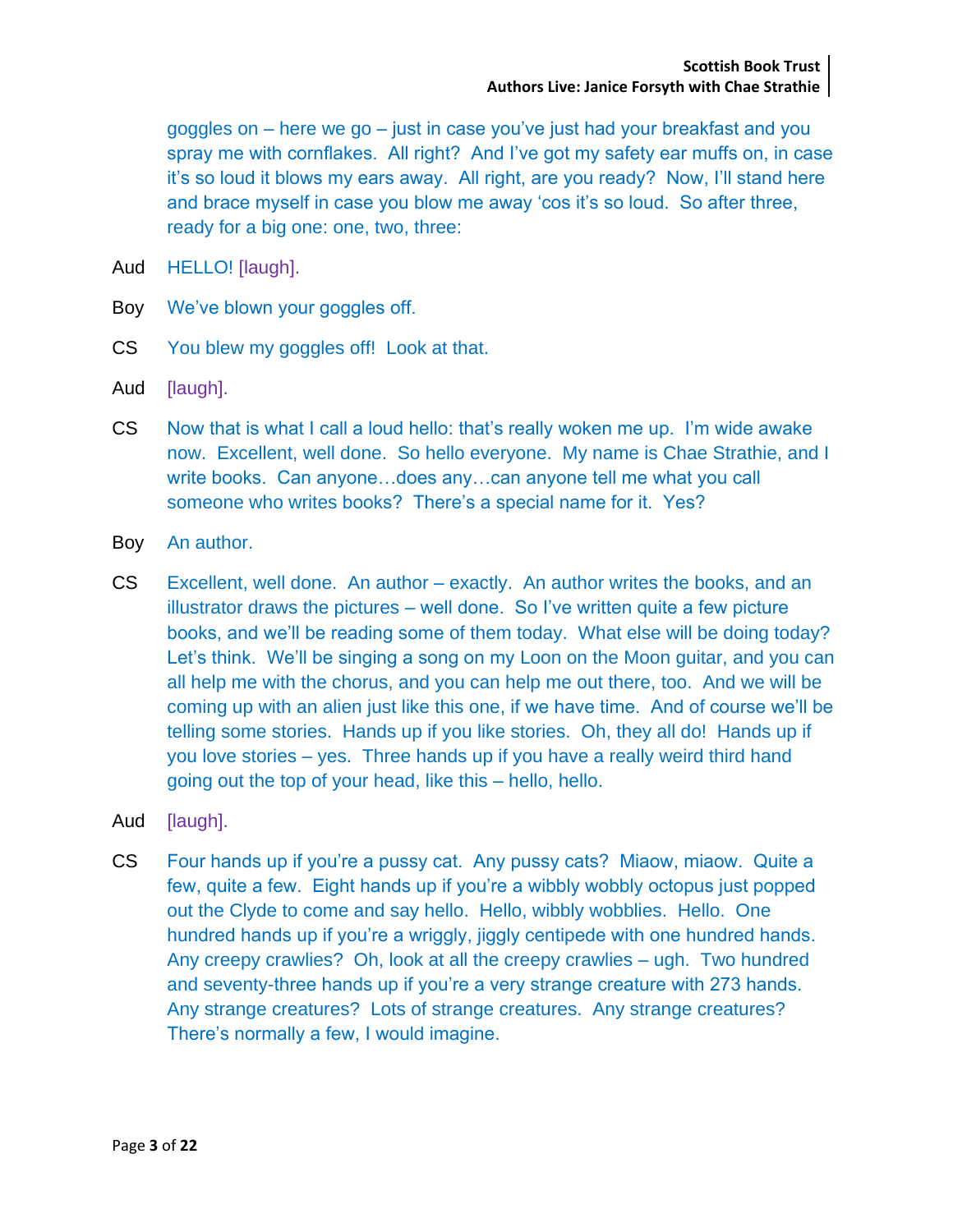Now, I know a place where there are lots of strange creatures, and that's in my book, *The Fabulous Flapdoodles*. So let's read that one first. Just one slight problem: I can't see my books. Do you think I keep them in my…

- Aud Behind you! There they are!
- CS They're not…they're not my books, they're just other people's books. Do you think I keep them in my pocket here?
- Aud No.
- CS Too small, too small. Do you think I keep them in my socks?
- Aud No [laugh].
- CS Too smelly ugh, don't want cheesy books, do you? I know. I keep them in the Bedtime Bag. Now, here's the Bedtime Bag here. Do you like it?
- Aud Yes.
- CS Yeah. Now, this is where I keep all my books. But here's how the Bedtime Bag works, okay? Because it makes books appear as if by magic. But first of all, we have to say a rhyme and do some special actions to make the book bag work. Okay? So I'll do it first. You watch and listen, and then we'll do it together. So watch and listen out there, too, and we can all do it together. Here's how it goes – very easy.

What's inside? Let's take a look. Bedtime Bag, give us a book.

So let's try that together, okay?

- All What's inside? Let's take a look. Bedtime Bag, give us a book.
- CS Well done, that was fantastic. So let's have a look inside and see if we can get a book; 'cos sometimes it gives me weird stuff like smelly socks and stinky pants instead of books, so hopefully…
- Aud Ugh!
- CS None of that today, hopefully. It feels kind of bookie. I can't look. Is it a book?
- Aud YES.
- CS Yes *The Fabulous Flapdoodles*. So here we go. So what we'll do is take a nice big, deep breath in…
- Aud [Breathe in].

Page **4** of **22**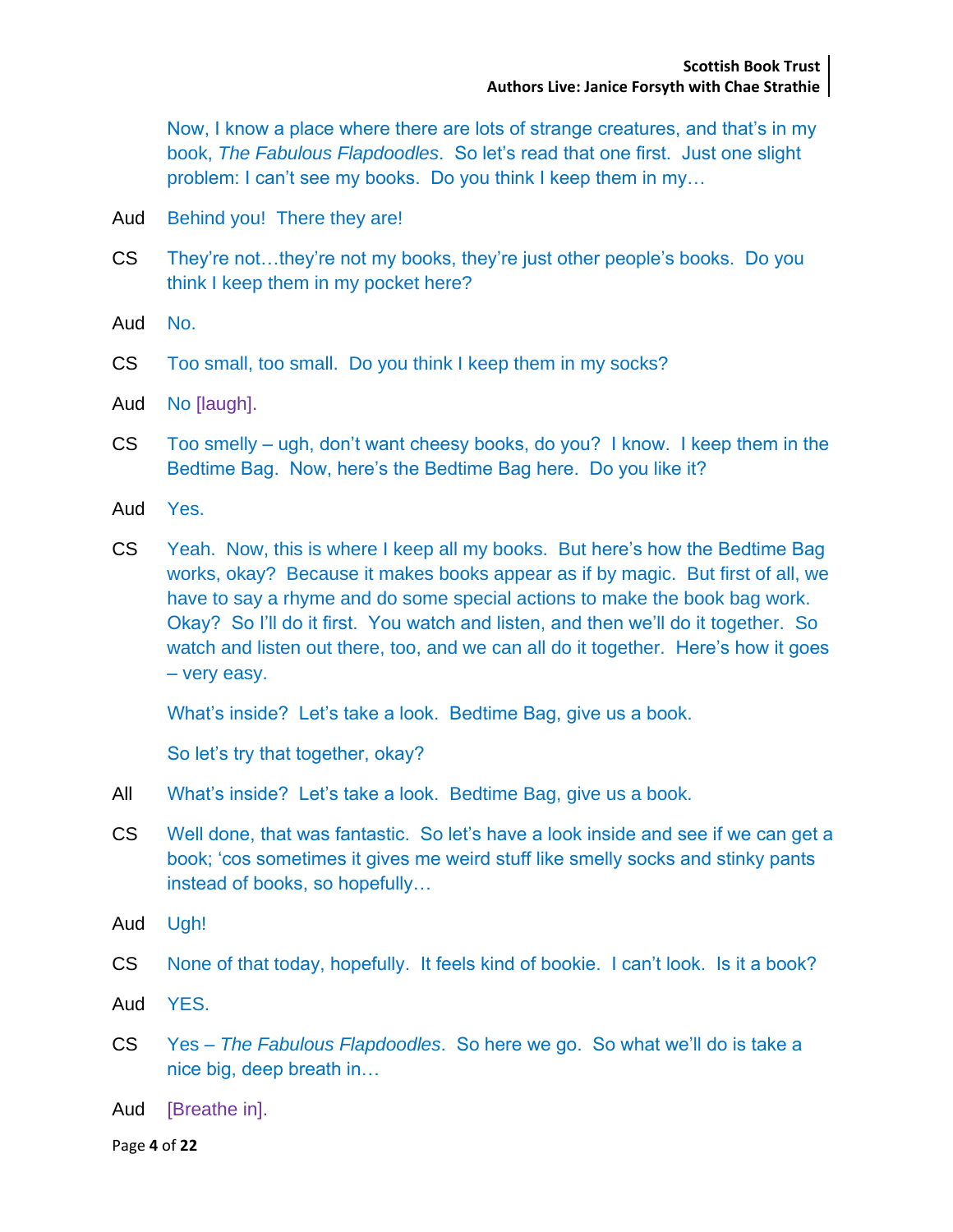CS …and breathe out. Get all nice and relaxed and chilled out for the reading, okay. So we'll read this first. The Fabulous Flapdoodles, by me. And here's what we'll do: tell you what, doesn't matter, what we'll do is, we'll just use the book, all right, so we can look at this – and out there as well, you can see it, too, hopefully. All right?

The Fabulous Flapdoodles.

When stars fill the sky at the end of the day

The fabulous flapdoodles come out to play.

They wait in the darkness for soft, sleepy snores [snoring]

Then slip through your windows and under your doors.

They're brimful of magic and mischievous tricks

And zoom round your room upon brooms built for six.

They've got stripy red stockings and wild purple hair.

They're as small as a mouse but as strong as a bear.

They'll jumble your wardrobe while dancing a jig

But even a flea wouldn't say they were big.

They always have things hidden under their hats

Like cookies and spell books and tiny, green cats.

They've pockets and lockets and satchels and sacks

And big, shiny [star whizzers 00:08:57] are strapped to their backs.

For giggles, they jiggle the hands on your clocks

And hide single socks in their Flapdoodle box.

Boy [laugh].

CS

But though they might doodle and draw on your wall They don't just make mischief – oh no, not at all.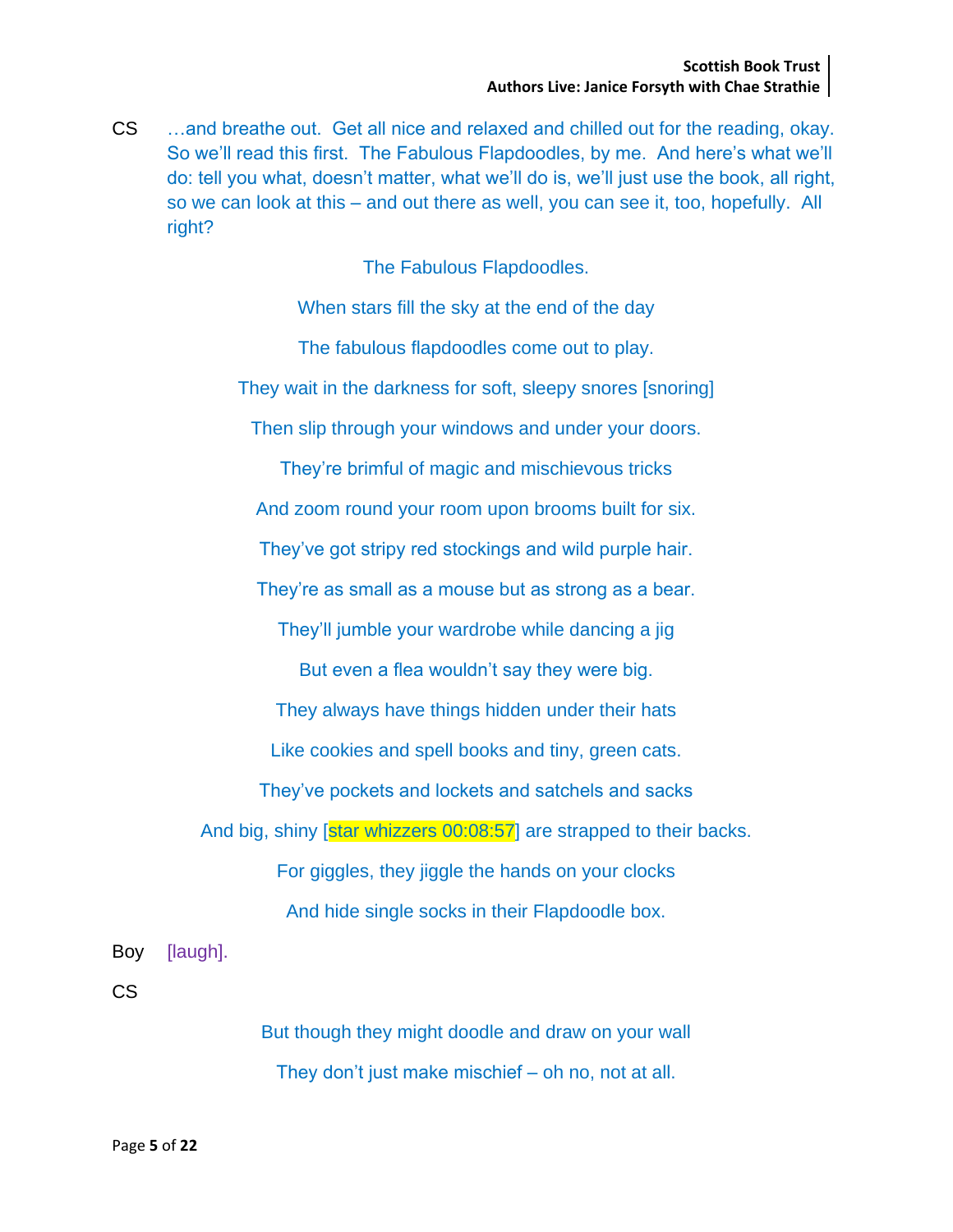They like to make sure that you don't get a fright From all of the things that go bump in the night Like big, scary hairies from under the bed And small, hairy scaries with more than one head. Those boggle-eyed bug-woggles don't stand a chance If caught in the glare of a Flapdoodle trance. And grumpy blue bump-a-lumps aren't quite so tough When blown out the door [blows] with an effortless puff. They've nets made of moonbeams to trap naughty ghouls And practical jokes to make ghosts look like fools. They're always on duty when you have a snooze To shield you from showers of bogey-men's ooze.

Ugh!

Aud Ugh.

CS Yuck!

And giants won't enter your bedroom at all For fear they'll be shrunk till they're two inches tall. From slithery snarkels to wheezers with wings The Flapdoodles terrify terrible things. When masses of monsters leap out at one time All stumpy and stompy and covered in slime, These miniature marvels put up such a fight They send them all scampering into the night. And when their task's over and day starts to break The Flapdoodles vanish before you awake.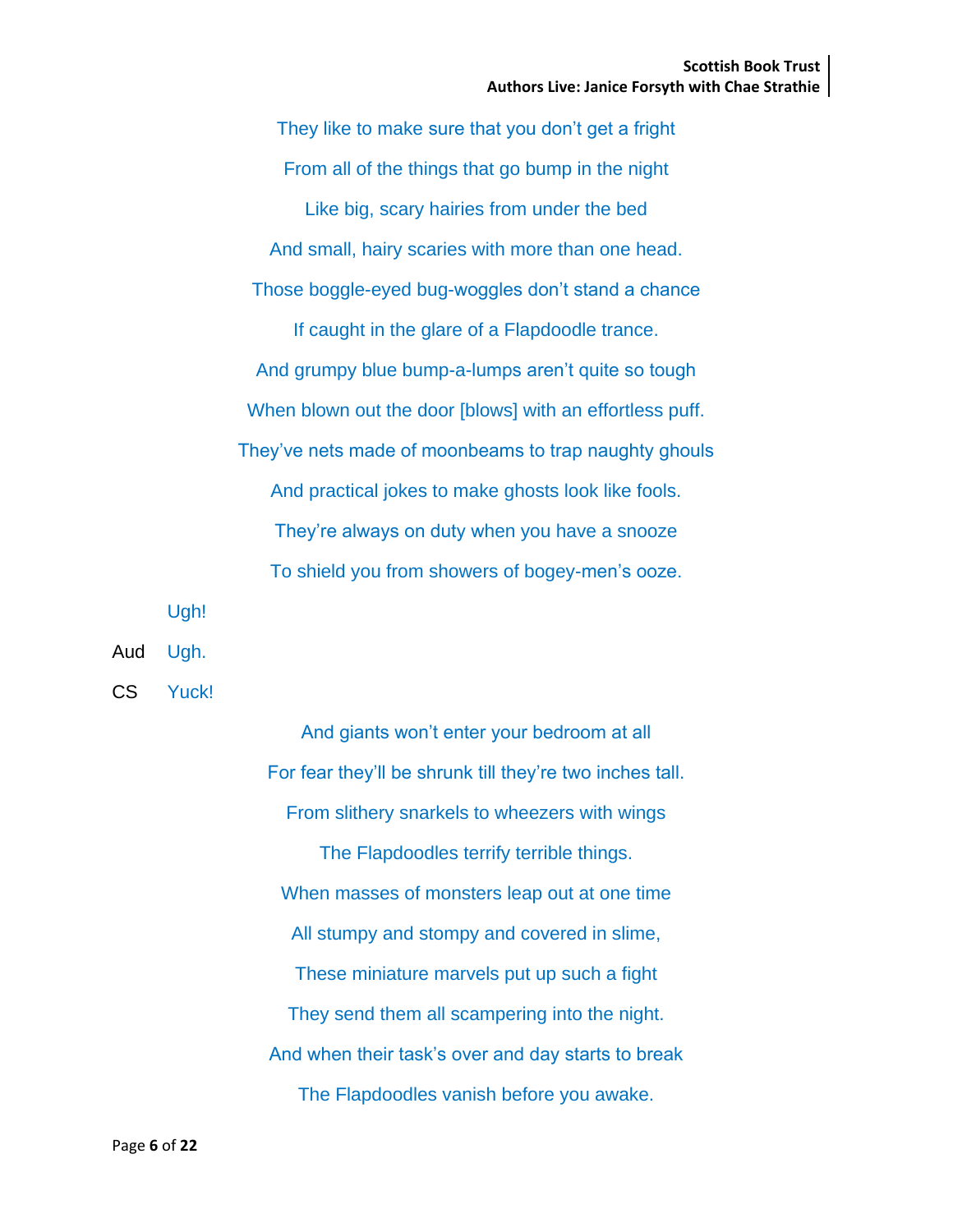But though you won't see them, they'll always be there

To stop you from getting a toe-curling scare.

They hide out of sight behind clouds in the sky

With long golden telescopes held to their eye

Waiting and watching to make sure you're good

And settle down gently to sleep when you should.

The end.

There we go. Let's put this over here, shall we? *The Fabulous Flapdoodles*.

Now, there were lots of made-up words in the Fabulous Flapdoodles, weren't there? There was – well, Flapdoodles is a made-up word, isn't it?

- Aud Yeah.
- CS And it had grumpy blue bump-a-lumps. That's a made-up word. It had wheezers with wings – wheezers is a made-up word. And it had slithery snarkels; and I made that word up, too. I love making words up. So I wonder if you could come up with some made-up words of your own. Perhaps you could come up with some here, and perhaps you could come up with some, wherever you are; you could write them down or make them up later on, even. Okay? So before we do that, or while we do that, why don't we ask the people here if they have any made-up words. Did anyone come up with any made-up words? Any wonderful, amazing words that sound funny and peculiar and weird? Let's take a few. Let's have you, young man – yes?
- Boy Tangerine teeth.
- CS Tangerine teeth: oh, that's a good one. Tangerine teeth. Tangerine…teeth…oh, it's no that long. Tangerine teeth; so he's got orange teeth, or round teeth. Any other good, funny words? Yes, right at the back.
- Aud [Inaudible 00:12:29].
- CS What's that one? Boom-boom-bippety bongle? I love that one! What an amazing word. Boom-boom bippety bongle. I love that. That sounds like a character from one of my stories. Tell you what: I think we'll just say them instead of writing them down – it's going to take ages. Okay, some more words: quick. Yes?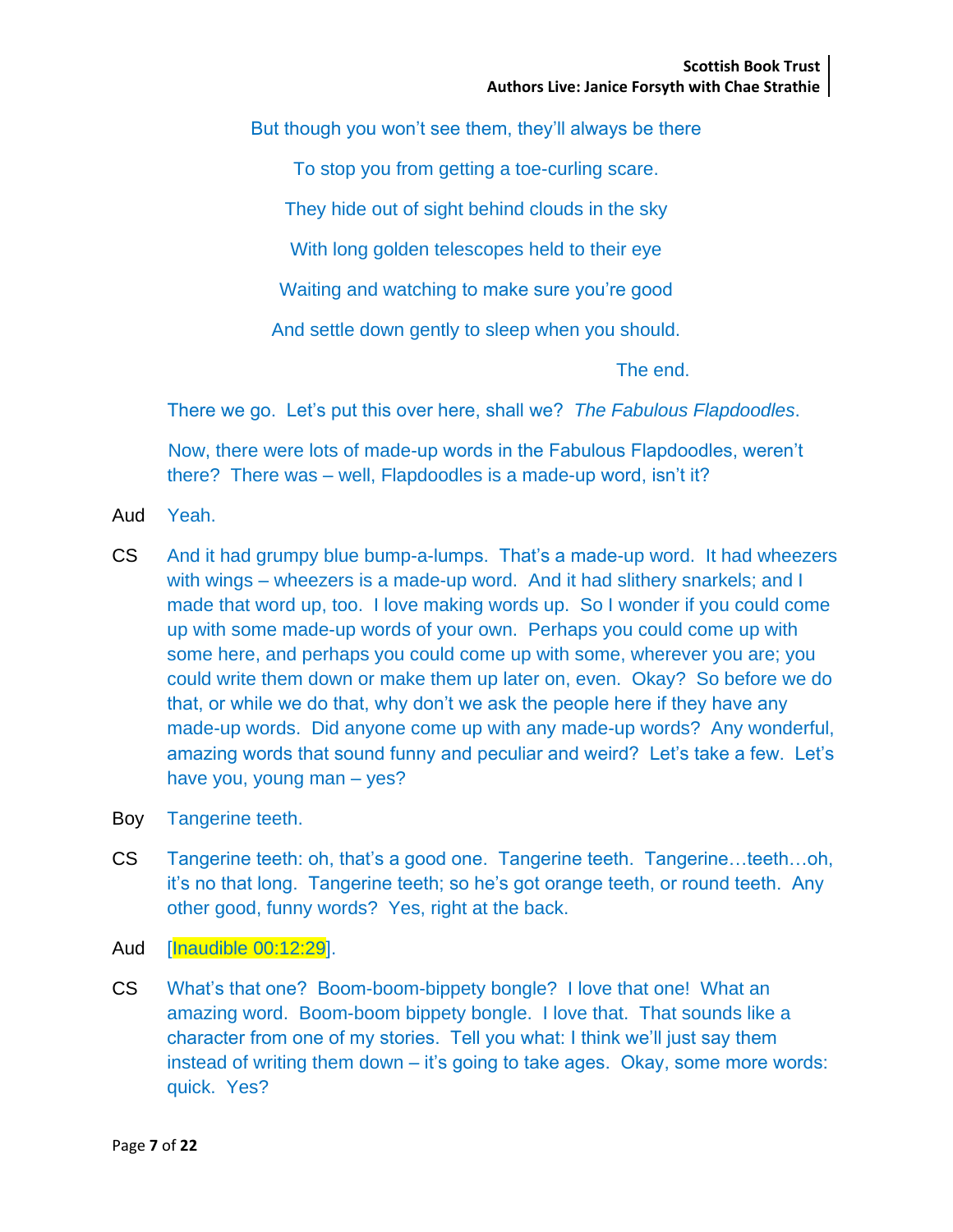- Girl Fizz bungle.
- CS Fizz bungle: that's a good one. Fizz bungle that sounds familiar. We might do that later, actually. Yeah?
- Girl Chocolate teeth.
- CS Chocolate teeth: oh, that would be good, wouldn't it? Chocolate teeth, num, num, num, tasty. Yes?
- Boy …I can't remember.
- CS You can't remember! I always do that: I put my hand up, then I go, oh, I can't remember what I was going to say. I do it all the time. Yeah?
- Girl Banana hair.
- CS Banana hair. Oh, that would be funny, wouldn't it? Big yellow banana hair.
- Boy [laugh].
- CS Yes?
- Girl Chocolate bunny.
- CS Chocolate bunny [laugh]. I like chocolate bunnies. A couple more, then we'll move on. What do you think? Anyone got a really funny one? Yeah?
- Boy Lemon teeth.
- CS Lemon teeth we're all very fruity and teethy at the moment, aren't we? Lemon teeth, yeah. Yes?
- Boy Chocolate bear.
- CS Chocolate bear yeah, that would be a good one. Sounds very interesting. I like a chocolate bear; they're good to eat. I think we'll have one more. Yes?
- Boy Doo-doo dah-dah
- CS Doo-doo dah-dah; that's a good one. That sounds like a character in one of my books; Doo-doo Dah-Dah. That could be some kind of interesting, amazing creature, couldn't it? Yeah? Excellent made-up words; let's do one more, just the last one. Yeah?
- Boy Doo-doo dah-dah.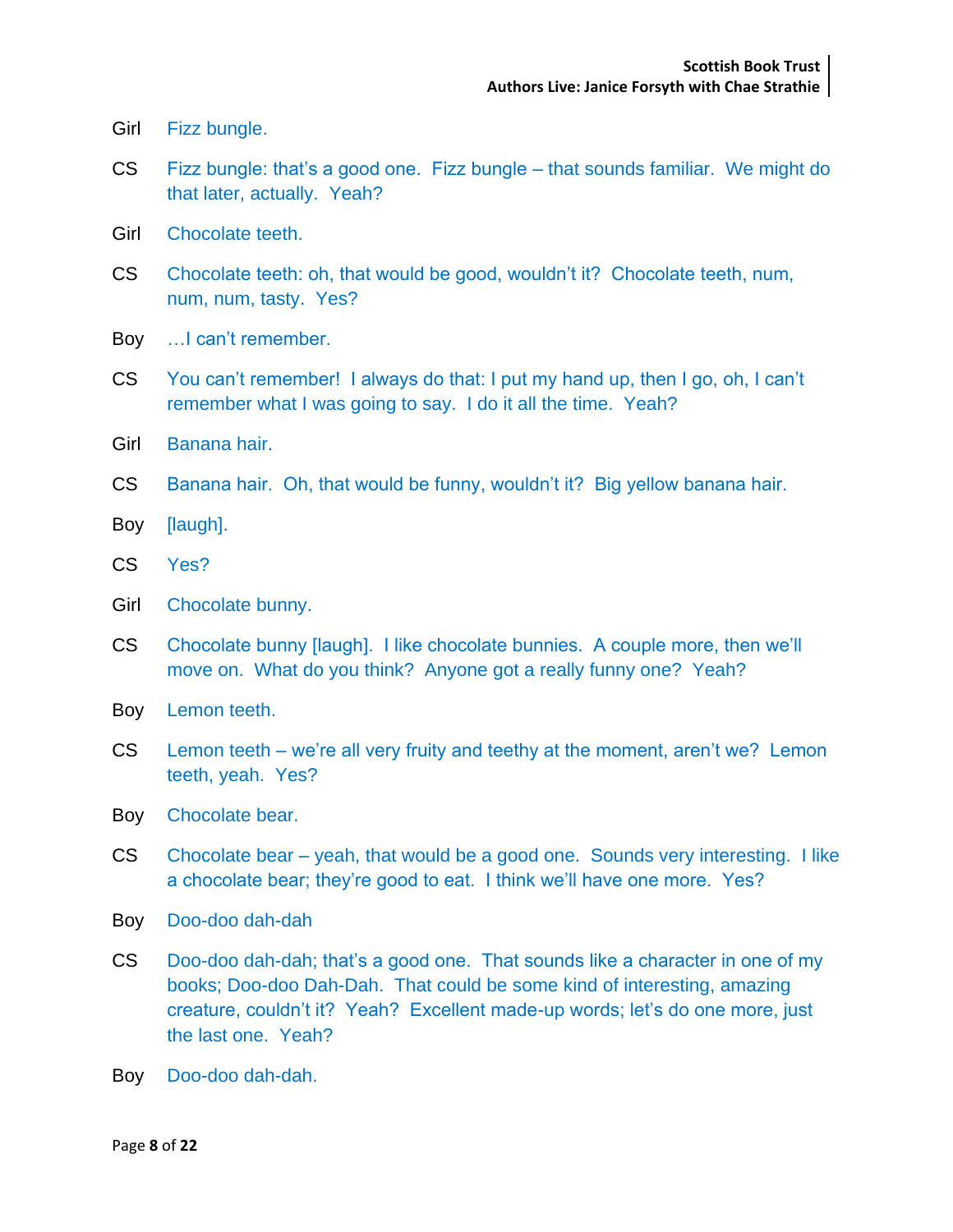CS Doo-doo dah-dah: that's the same as that one. They could go along together: two Doo-doo dah-dahs. A pair of Doo-doo dah-dahs – excellent. Okay, they were really good made-up words, and I hope you came up with some good words back out there, too. And maybe you could try it later on; just write down lots of interesting words and what they all mean – it would be fantastic.

Okay, so let's move on to the next book. Now, where would the book be? In the…

- Aud The magic bag.
- CS In the magic bag; in the bedtime bag, that's right. Now, do you remember how the bedtime bag works?
- Aud Yeah.
- CS You have to do the rhyme and the actions. I hope you're all ready there, too. Everyone ready? It starts like this: what's inside. Let's take a look.
- All Let's take a look. Bedtime bag gives us a book.
- CS Well done, that was great. How did you get on? Do you remember it? Let's have a look. Let's have a look and see if it's *The Loon on the Moon* or a smelly sock. Is it *The Loon on the Moon*?
- Aud YES.
- CS Are you sure?
- Aud YES.
- CS It's *The Loon on the Moon*, not a smelly sock whew! Right, so let's read The Loon on the Moon. Here we go. So we'll just do the same – I'll turn around so you can all see it.

The Loon on the Moon, by me. This is the Loon who lives on the…

- Aud Moon.
- CS …Moon. Excellent.

Every night he zooms down to Earth in his Loon-Zoomer…

…that's his space ship here…to suck up all the dreams that leak from children's ears like steam from a kettle. Then he zooms back up again and uses the dream steam to power the engine that lights up the light bulbs that make the moon glow.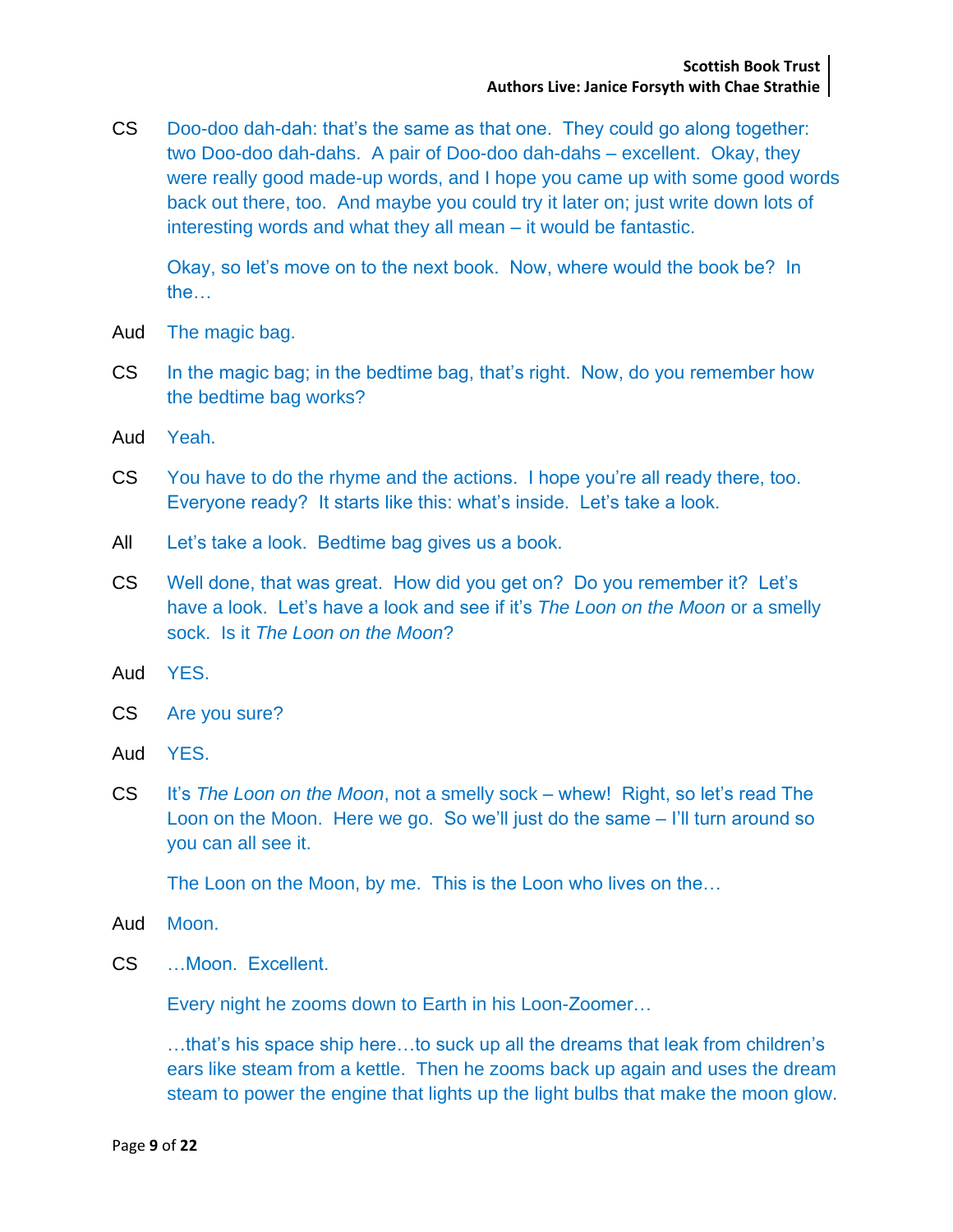But one evening the Loon zoomed down to find the dreams had all dried up. 'Oh dear', he said. 'Oh, fizz-bungle!' (Fizz-bungle's quite a naughty word on the Moon.) 'Now I'll have to get my dream steam from somewhere else. Perhaps the Mock-tops from Mercury have some.'

So the Loon zoomed with a boom to Mercury…now actually, here's a bit where you could help me out. When I say 'zoomed with a boom' you just give me a nice, big loud boom – all right? And you can try it out there, as well. So I want to hear big, huge booms when I go 'zoomed with a boom'. Let's try it.

Zoom with a…boom.

Aud BOOM.

- CS Brilliant. Okay. So the Loon zoomed with a…
- Aud BOOM.
- CS …to Mercury. 'Hello, Mock-tops; do you have any dream steam?' he asked. The Mock-tops stopped dancing. 'No dream steam here, Moon Loon,' they all chorused together. 'Try the Noodles from Neptune.' So the Loon zoomed with a…
- Aud BOOM.
- CS …boom to Neptune. Hello, Noodles, do you have any dream steam?' he asked. The Noodles were sitting on their noodle nests waiting for their noodle eggs to hatch. 'Coo, our dream steam is all finished,' they cooed. 'Try the Vimtingles from Venus.' So the Loon zoomed with a…
- Aud BOOM.
- CS …boom to Venus. But the Vimtingles were far too busy telling each other jokes and laughing until their bottoms fell off, to care about dream steam. The Yoohoos from Uranus weren't much help either. Nor were the Sing-Dings from Saturn, nor the Moomy-moos from Mars, nor the Jiffles from Jupiter, nor the Polly-Wolly Plumpkins from Pluto.

'Fizz-bungle!' said the Loon. No dream steam meant no power, which meant no Moon. That night the Loon only had enough power to light up three-quarters of the Moon. Then half the next night, then a quarter, until finally the light in the Moon went out altogether. What was the Loon going to do?

He was feeling very sad, sitting all alone on his dark moon, when all of a sudden, he had a fantastic, brilliant, extraordinarily exciting idea. As quick as a flash he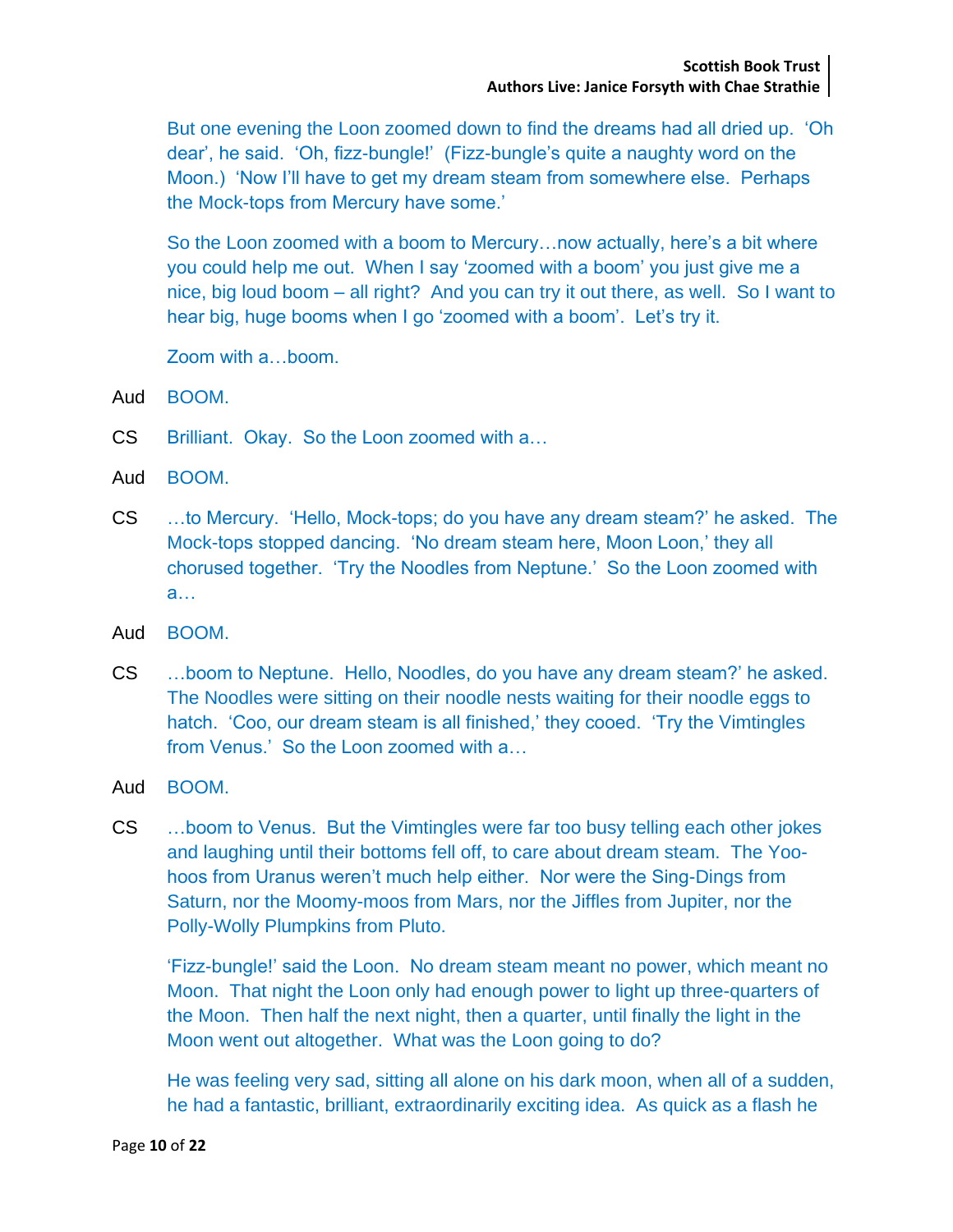wrote down the tale of his outer space search for dream steam; then he wrote it again, and again, and again until he had an enormous pile of stories. Then – ready for the last one – he zoomed with a…

- Aud BOOM.
- CS …boom down to Earth and left a story in every child's room. When they heard the story, their heads were filled with Mock-tops and Noodles and Vimtingles and Jiffles, and that night they all dreamed dreams of marvellous things. And the Loon could light up the…
- Aud MOON.
- CS Fantastic, well done. Give yourselves a round of applause for joining in. That was great – loads of applause, guys.

[Applause].

CS Cool. Okay, so we are going to, very quickly, go over here and come up with our very own alien – our amazing alien – using your incredible imagination. And what we'll do is, we'll make him out of lots of different things. So lots of shapes, or maybe things you eat. So it could maybe have a sausage for a leg, or a banana for a nose, or a pizza for a head, or maybe things you would play with, like a football – poof – football head would be quite good, yeah? Or things you would wear – maybe a pair of socks; socks for ears. So have a think, and see if you can come up with lots of different things to make our alien from. And you can try it out there, as well, if you've got paper and pencil, now, you can do it. Or you can do it later on, and come up with your own amazing imagination alien. An Imaginalien – that's a good word for it, eh?

Right, so actually, I need you to put your thinking caps on – like mine. Put on your creativity wellies – yeah? Yeah, we'll be creative.

- Aud [laugh].
- CS Pull on your imagination pants, as well  $[$ Inaudible 00:20:09 $]$  got to be imagination.
- Aud [laugh].
- CS Right, okay. So hands up. Let's do the body first. What could the body be made out of? Hands up. I'll choose who's sitting really well. Let's choose someone in the middle. Hello.
- Boy A triangle?

Page **11** of **22**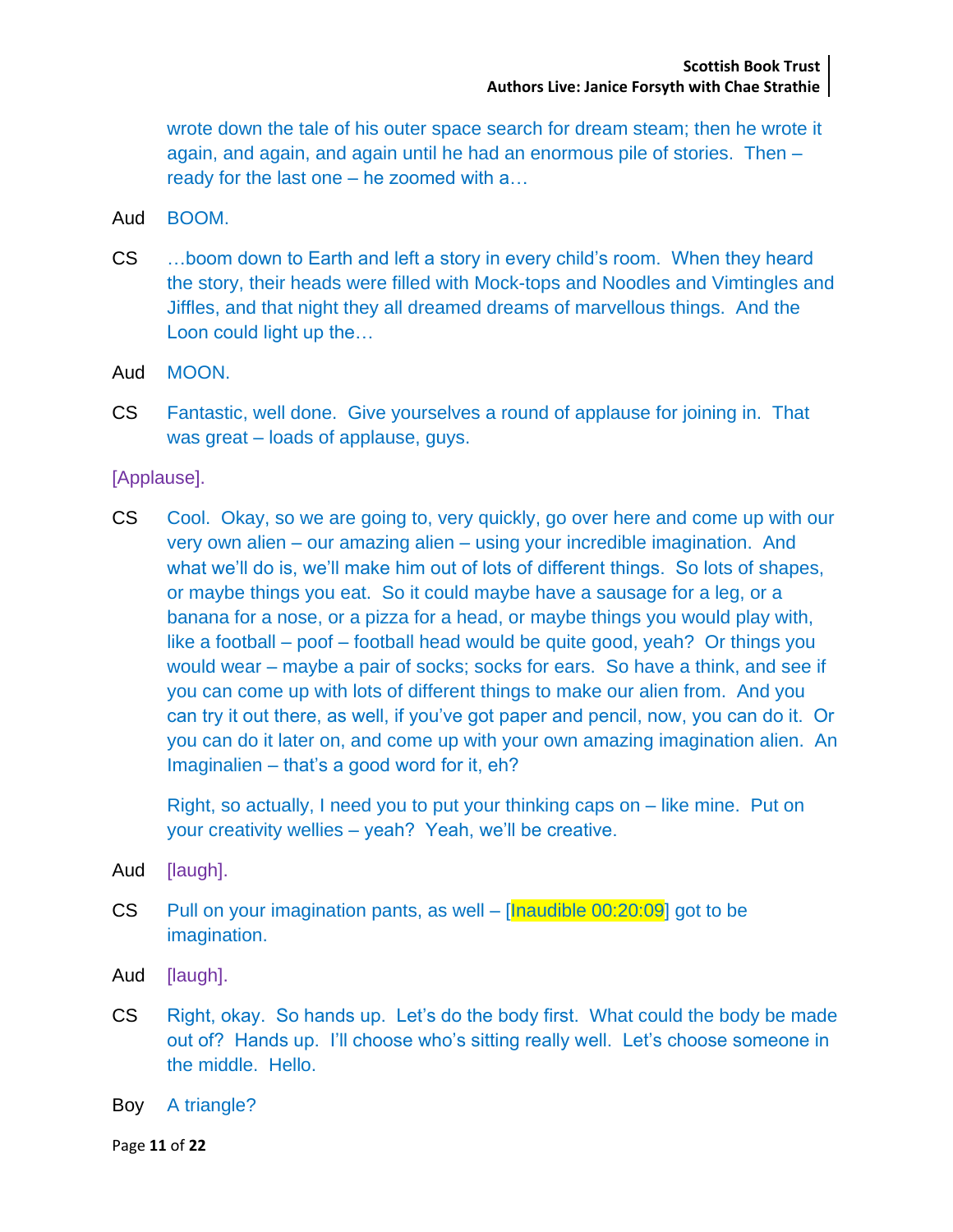- CS A triangle that's a good shape to start with. Okay, so let's do a nice, big triangle. There we go. Now, let's have a pattern inside it. What pattern do you think we could have inside? It could be stripes or spots or zigzags. Let's have someone here. Yeah?
- Boy Zigzags.
- CS Zigzags cool. Let's have a red triangle with blue zigzags. Excellent. So we'll do the legs next. We'll do four legs made of different things. So have a think about what we could do each leg from, all right? Tell you what, I'll swap this with another red. Okay, so what could we make the first leg from? Let's have someone right on the end here. Hello.
- Girl Triangle.
- CS Triangle legs. Okay, so we could have, like, maybe three different triangles yeah? Okay, so start to think of things, as well, maybe like foods or clothes you wear. Think of your favourite food, or a thing called, something you've got on, like socks, or maybe a hat, or a scarf. There we go. So let's have…the first one is some triangle legs. So that's cool; let's do wee triangles for toes. Wee triangle toes. Excellent: so let's have leg number two. What could leg number two be? Someone down the front, then we'll come at the back.
- Boy Sock.
- CS A sock for a leg brilliant, I love that. Let's do a green sock for our leg number two. Here we go. And it's a nice, striped…with a wee hole in the toe. And let's do some pong coming off it: it's a smelly sock – ugh. Okay, leg number three. What could that be? Let's go up the back? Yes? You're sitting really nicely.
- Girl Ice cream.
- CS Oh, I love that; an ice cream leg, mm, mm, mm. Green, red, or blue, do you think, ice cream wise? Red! A red ice cream; so strawberry ice cream, maybe. I think what we'll do is, we'll do a nice ice cream cone with a big blob of ice cream coming off. There we go. Maybe some wee blobs, some wee dribbles for toes. There we go: excellent, that looks good enough to eat – well done, mm, mm.

Leg number four: what could the last leg be? Let's have someone over this side. Yes, young man?

Boy Banana legs.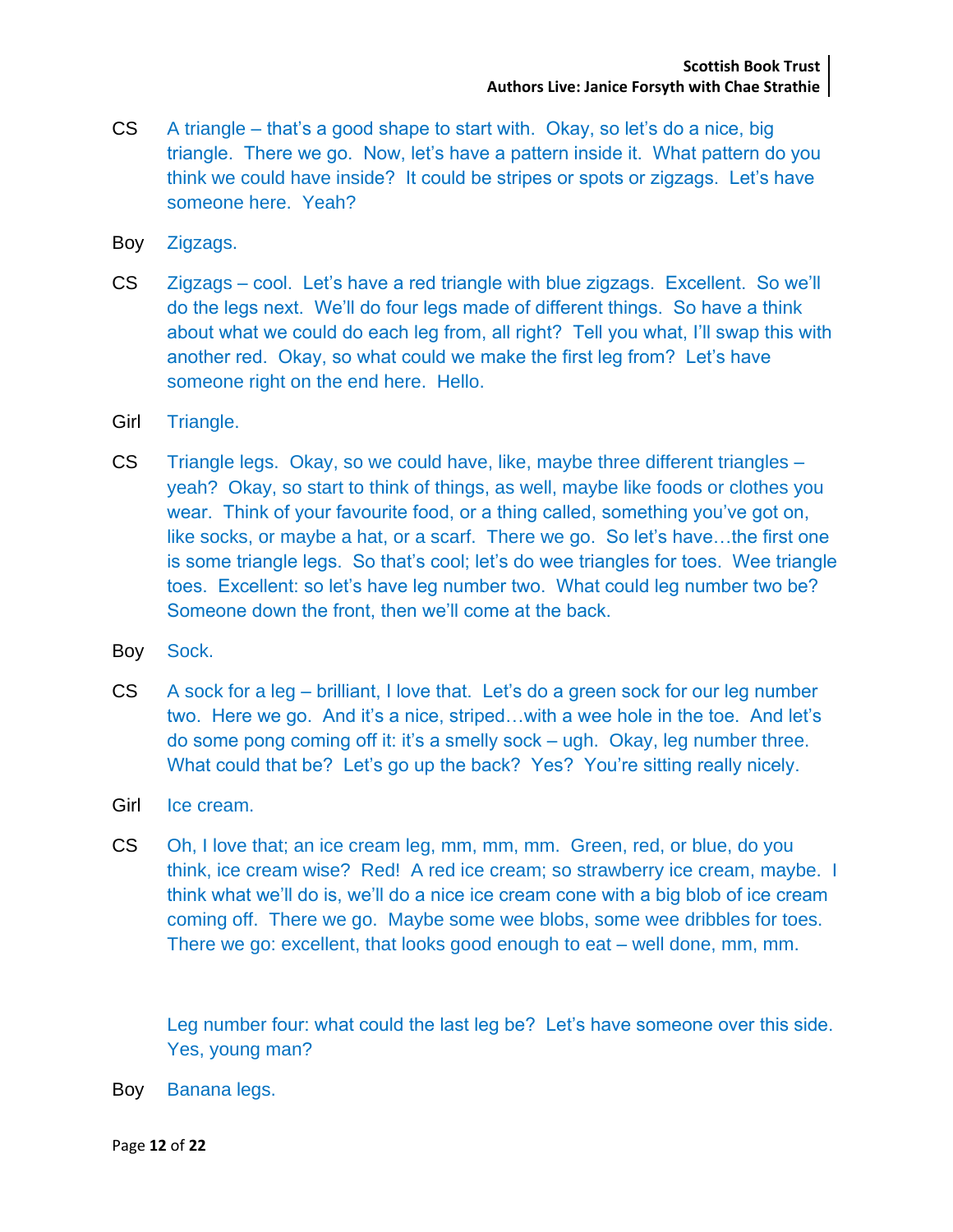- CS Banana legs; that's a good name, as well: Mr Banana Legs. Okay, what colour would you like?
- Boy Blue.
- CS Blue, okay. Let's do a blue banana for Mr Banana Legs. Here we go, excellent. That was good; so he's…so far he's got a triangle body, some triangle legs, a sock leg, an ice cream leg and a banana leg. Let's do the arms now, so we'll do two different arms. What could we make the arms from? Yes?
- Girl A circle.
- CS A circle; okay, we've got circle arms. What colour?
- Girl Green.
- CS Green? Okay, so we'll do three different circles. What kinds of things are circles, do you think? What do you kick?
- Boy That's it  $-$  a ball.
- CS A ball. So let's do some balls for arms; so footballs, perhaps, or some bouncy balls. There we go, and we can have wee circles for the fingers. Let's do our second arm. What could the second arm be? Let's go right up the back to the young man with the green PJs on. Yeah?
- Boy Bananas.
- CS Bananas. We've got a banana already. What other thing can you think of that's a good…
- Boy Apple.
- CS Apple; there we go, that's…oh, it's making me very hungry, this alien. Red, yeah? Okay, so we've got some nice red apples; there we go. And there we are. Tell you what: let's do some wee bananas for toes here, shall we? Because you said bananas first, so let's have some tiny little bananas. There we go – Banana fingers; so he's got apples and bananas; it's a very healthy alien, isn't it? He's missing something, our alien: what could it be?
- Aud Head, head.
- CS A head, exactly. I'm still half asleep. You're desperate to tell me: yes?
- Girl Square.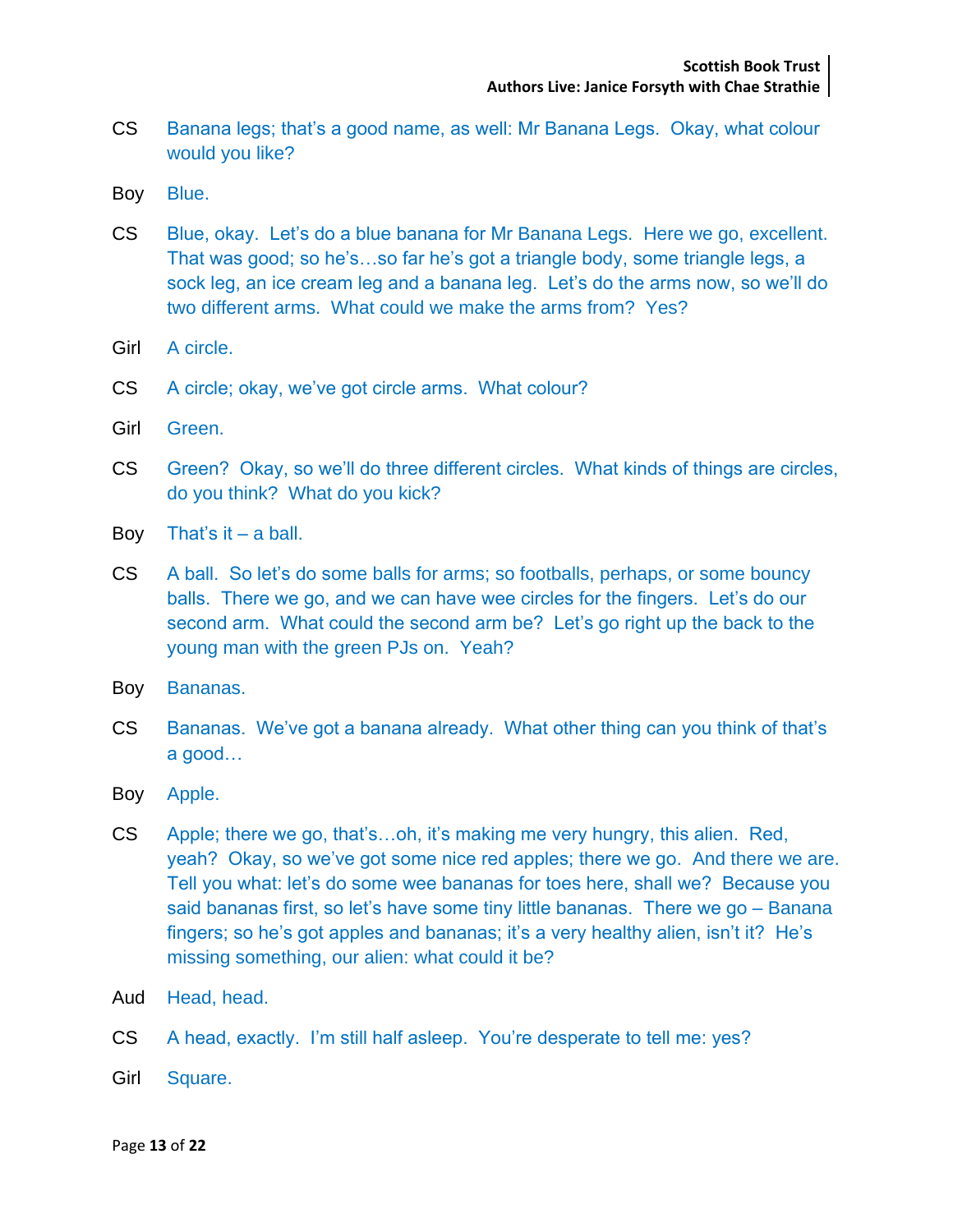- CS A square; oh, that's quite a good one. He could be, kind of, like a robot alien. Red, green or blue?
- Girl Red.
- CS Red, okay. So let's have a nice square. It'll be a big square, so we can fit all the eyes and the mouth in. So think about what things we could have for eyes, a nose and a mouth, and ears as well. Amount of hair on it, too. So eyes – what could we have for eyes? Good alien eyes – what things could we use? Right here.
- Boy Strawberries.
- CS Strawberries: I love that: high five. High five don't leave me hanging. Yes! Right: red, green or blue?
- Boy Blue.
- CS Oh, I like that; blue strawberries. Good imagination. How many eyes do you think our alien should have? Don't say a thousand. How many?
- Boy A thousand.
- Girl Three.
- CS Three eyes: brilliant. Okay, so let's do three blue strawberry eyes. So we'll do them nice and big. Here we are; they've got the wee stalks on them. And let's do some nice, googly eyeballs, so he's looking in lots of different directions at once. He's a googly alien – Mr Googly.
- Boy Ha, ha.

## [Inaudible 00:25:06]

- CS Let's have a nose. Now, the nose could be, kind of, round shaped, something that's round, or it could be a long, kind of, nose, maybe like…I don't know, like a hot dog or something; it's up to you. Let's...where have we not been? So let's come over to…let's go right at the back to this young lady.
- Girl A sausage.
- CS A sausage, yes. What colour?
- Girl Red.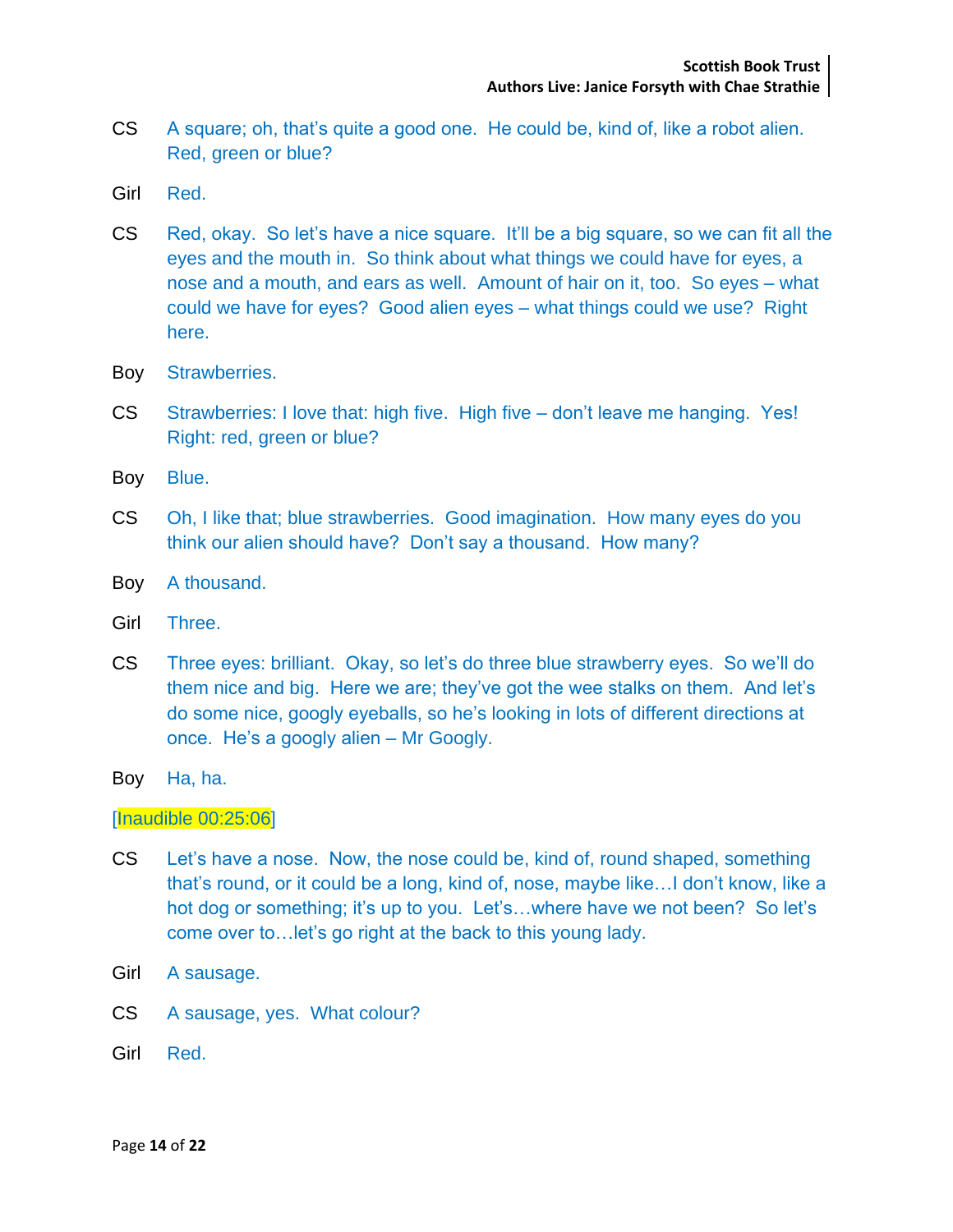- CS Red: a nice red sausage with tomato sauce on it. Okay, so we've got a nice, big sausage nose: look at that. And he's got a big nostril as well, so he can smell things like…he can smell his own smelly sock leg. And we need a mouth. What could we have for a mouth? That's quite a hard one, actually. Yeah – hello there.
- Girl A banana.
- CS A banana. Yeah, let's go with a banana; why not. What colour?
- Girl Green.
- CS Green: okay, green. So we've got a banana for a mouth. How are you getting on there? Have you got a really good alien, as well? Some great ideas here: I'm sure you're coming up with some magical ones, too. So we've got a nice, big smiley banana mouth – lots of bananas going on here. Shall we make him a little bit cheeky?
- Aud Yeah.
- CS Just a wee bit, yeah. Let's have…he's sticking his tongue out…
- Aud [Blowing raspberry].
- CS …and blowing a raspberry [blows raspberry] oh, I say, what a cheeky alien! Ears: very quickly, we need some ears. What can we have for ears sticking out the side of his head? Let's have someone in this area here who I've not spoken to before. I've not spoken to you: hello. What kind of ears do you think he should have?
- Boy A chocolate doughnut.
- CS A chocolate doughnut! Oh, I love this alien. Ho, ho, ho. I'm going to have chocolate doughnuts for lunch. What colour?
- Boy Red.
- CS Red chocolate doughnuts okay. Let's think very quickly about hair: what could we have for hair? I'll do the chocolate doughnuts. So there we go, we'll do a nice ring doughnut there, and a nice big ring chocolate doughnut here, as well. Excellent: so he's got chocolate doughnut ears; he's a very foodie alien; that's a brilliant alien to have. What could we have for hair – the last thing we're going to have for this? Let's have someone who I've not spoken to – I've not spoken to you, right over here. What could be good hair? What kind of shape? What kind of…do you think he should have spiky hair or wavy, wiggly, curly hair?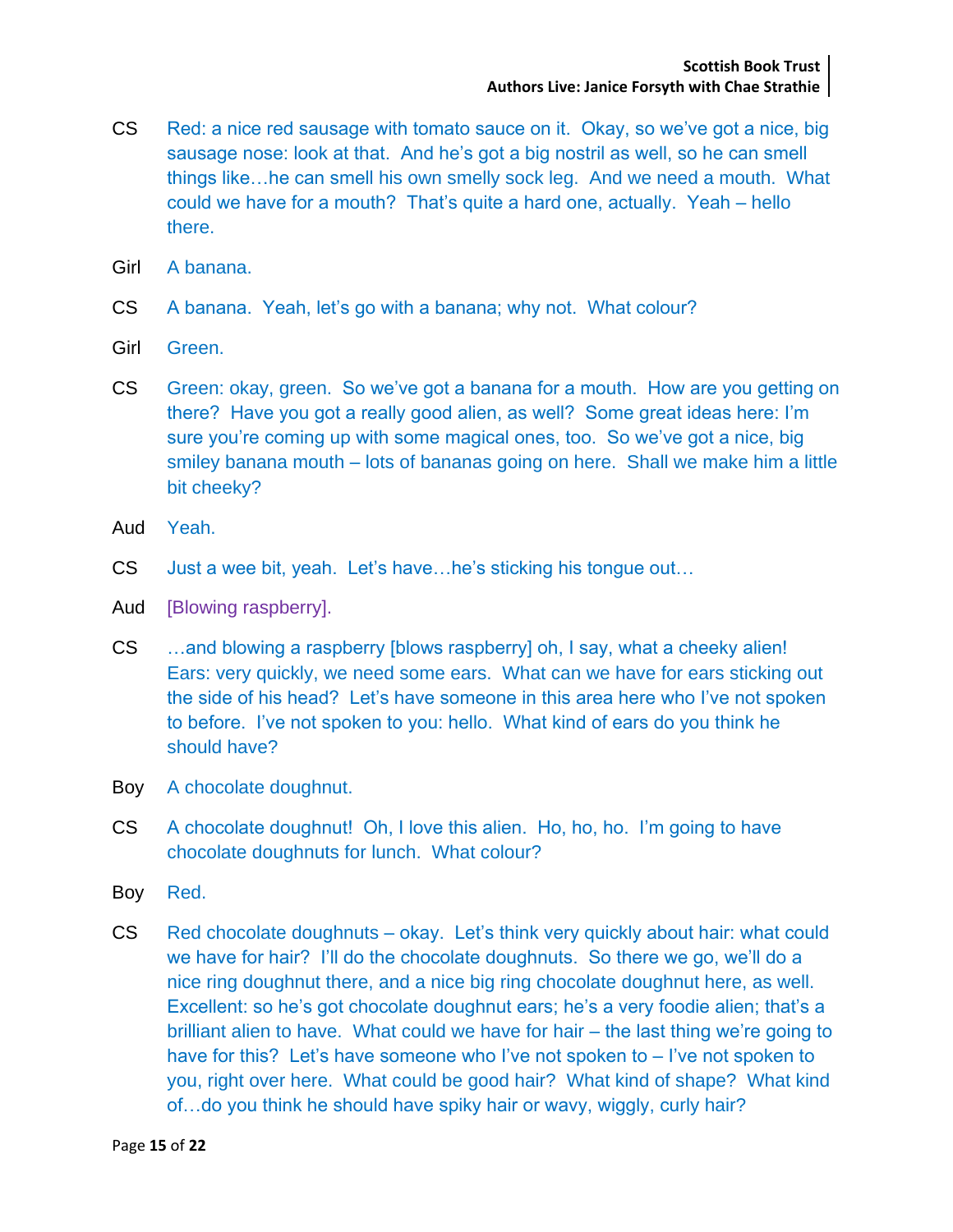- Boy Curly hair.
- CS Curly hair: good. Okay, let's have curly hair. What colour?
- Boy Blue.
- CS Blue: brilliant. Well done, young man. So some nice curly hair. Let's make it spaghetti, keeping with the food theme we've got, okay? So we've got some wonderful spaghetti here – Betty Spaghetti. There we are. So there we have our very own Imaginalien, that you've just made, and hopefully you've come up with a fantastic one, too, out there, okay? So I think you should give yourselves a big round of applause [applause] for some amazing imagination. Well done, everyone.

Okay. Now, [Inaudible 00:27:40] time, we have read the story, we have drawn the picture. Now it's time to sing the song. Think you can help me sing the song?

- Aud Yeah.
- CS I'm sure you can. So here we have my Loon on the Moon guitar. Do you like it?
- Aud Yeah.
- CS Cool. Now, what we're going to do is, I'll sing the verses and you can help with the chorus, and out there you can help with it, too. So I'll sing it once first, the chorus: you can hear what it sounds like, and you can help me sing along with it while we're practising – okay? Then we'll sing the song. It's very easy, and it goes like this:

So he went zoom, zoom, zoom with a boom, zoom, zoom, zoom with a boom, zoom, zoom, zoom with a boom, off to find some dream steam.

Perfect, well done. I hope you got that, and you can carry on and learn it as we go along; you'll be great. Okay.

This is the story of the Loon on the Moon. I'll sing the verse: you help with the chorus, all right?

Now this is the story of a happy, hairy Loon, whose job's collecting dreams for the light bulbs in the Moon. Late one night while the children were in bed, the dreams dried up, to off to space he sped.

Ready? So he went…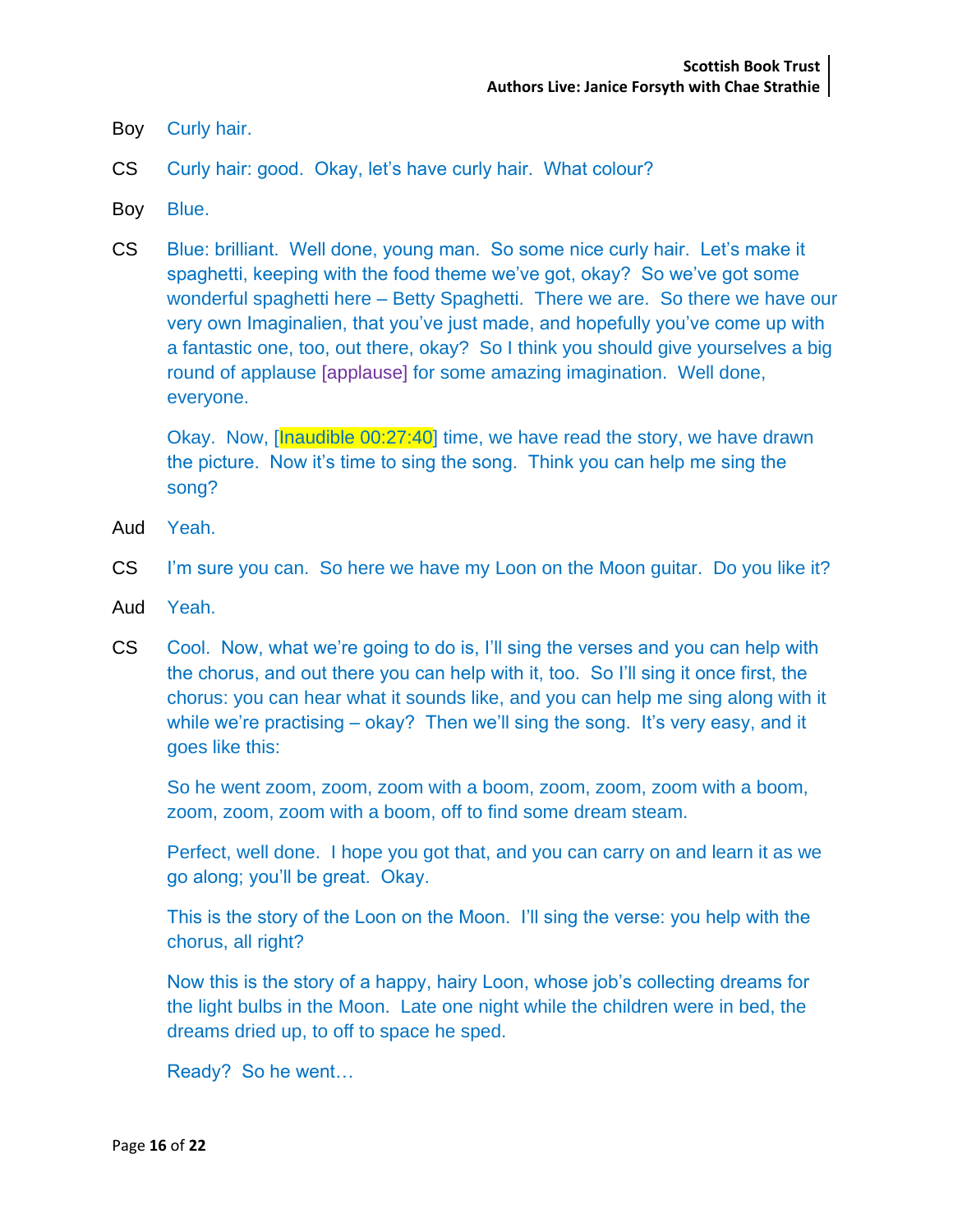- All …zoom, zoom, zoom with a boom; zoom, zoom, zoom with a boom; zoom, zoom, zoom with a boom, off to find some dream steam.
- CS Brilliant. He went to see the Mock Tops, to Mercury he flew, but they were busy dancing, there was nothing they could do; the Yoo-hoos and the Noodles couldn't help the Doodle blue, and if there was no dream steam, there would be no Moon. Oh no!

Ready? So he went…

- All …zoom, zoom, zoom with a boom; zoom, zoom, zoom with a boom; zoom, zoom, zoom with a boom, off to find some dream steam.
- CS Brilliant. He zoomed off to Saturn and then he zoomed to Mars. He zoomed round all the planets and he zoomed round all the stars, but all the dreams had vanished; of that there was no doubt, and that's why the light bulbs in the Moon went out. Oh no!

Ready? So he went…

- All …zoom, zoom, zoom with a boom; zoom, zoom, zoom with a boom; zoom, zoom, zoom with a boom, off to find some dream steam.
- CS Last verse. Now sitting in the darkness, the Loon was feeling sad: boo-hoo-hoohoo. And then he had a bright idea: the best he'd ever had. He wrote down a story for the children down below and when they started dreaming, the Moon began to glow-ow-ow.

Last time, nice and loud:

All So he went zoom, zoom, zoom with a boom, zoom, zoom, zoom with a boom, zoom, zoom, zoom with a boom, off to find some dream steam.

Chae One more time:

- All Zoom, zoom, zoom with a boom, zoom, zoom, zoom with a boom, zoom, zoom, zoom with a boom, off to find some dream steam.
- CS Whoo! Give yourselves a nice round of applause. Amazing singing. Fantastic: you guys rock. Okay, now, let's pop this over here.

Okay, so it's nearly time to move on to the last book. Now, obviously *The Loon in the Moon* is all about collecting dream steam to help people sleep at night and have nice dreams, and make the Moon glow. And dreaming is very important; having a nice dream helps you sleep [yawning] nice and soundly, and wake up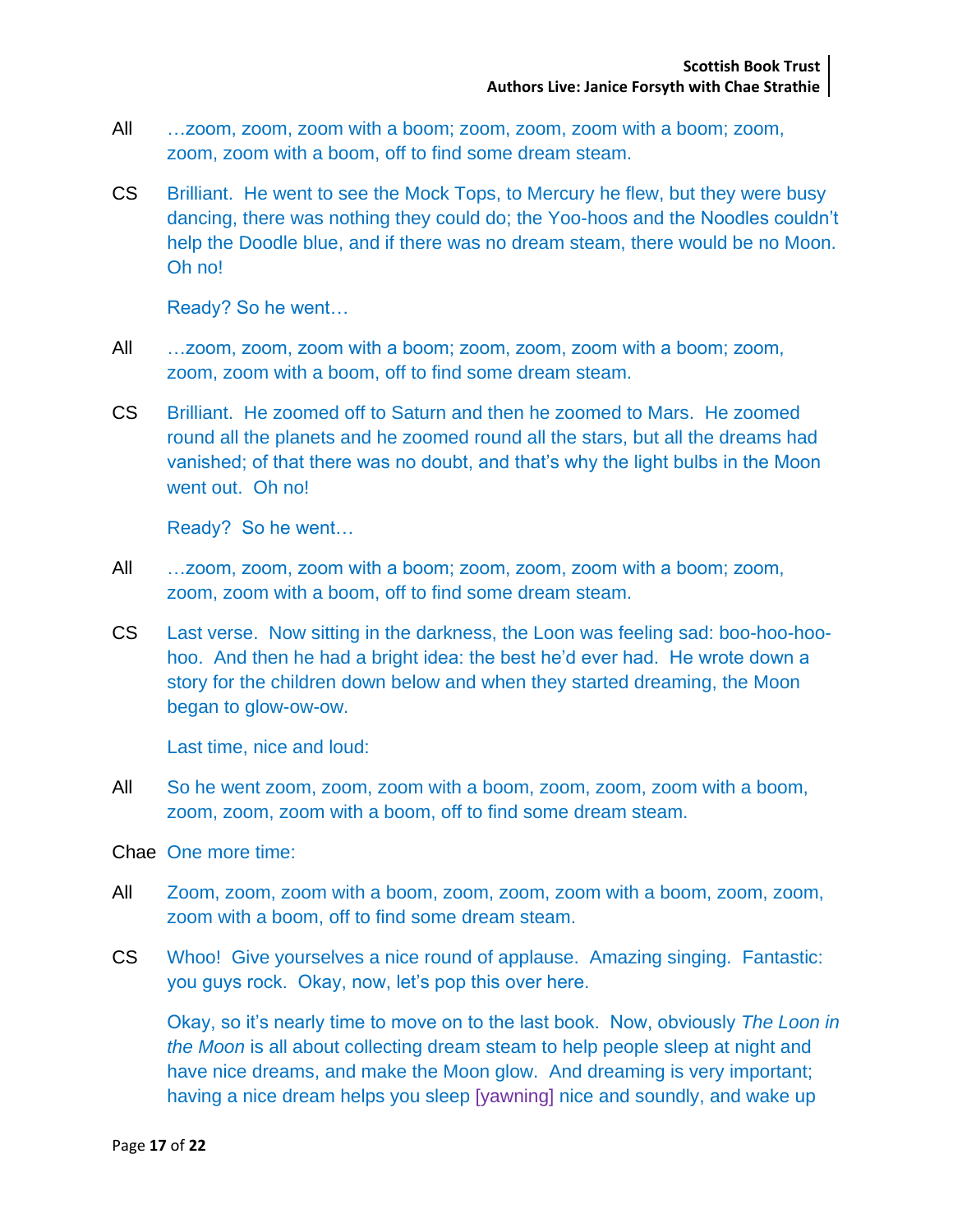feeling very happy. And a great way to have a nice, good sleep and a happy dream is to have a bedtime story before you go to bed. That could be a lively, fun story like the ones we've had, or it could be a nice, gentle, peaceful story to help you sleep. So it's always great to ask for a bedtime story before you go to bed. Yes? Yeah?

- Aud Yes.
- CS Yeah, we love bedtime stories. So this last book is all about a tiny little mouse who can't sleep. It's called Bedtime for Tiny Mouse. Okay? And we're going to read that next. So let's go back to the bedtime bag and get the final book out; the last book of today. Okay, so this is Bedtime for Tiny Mouse. I love this book; it's really good. This is going to be amazing. It's a very…a book that I love so much.
- Aud [Shouting].
- CS It's a great book, isn't it? It looks amazing, yeah?
- Aud [Shouting].
- CS I love this book.
- Aud [Shouting].
- CS What?
- Aud It's a sock.
- CS A sock? Oh, it's smelly, oh, it's so cheesy [coughing]. Goodness me. Sorry about that, everyone. Right, okay. Ah, now this is it: so this is Bedtime for Tiny Mouse. It's totally great, you're going to love it…
- Aud [Shouting].
- CS …and it's a quiet…it's a quiet book, so it's nice to have a sleep, and all that…
- Aud [Shouting].
- CS A banana? What? Oh me! Oh me, oh my. What's flying…why is the bedtime bag not working?
- Aud You're supposed to say the rhyme.
- CS We never did the rhyme: well done. Just as well you're here: I'd be pulling smelly socks and bananas out of the bag all night. Right, so let's do the rhyme and see if that will work, all right? So hope you can remember it. Let's go.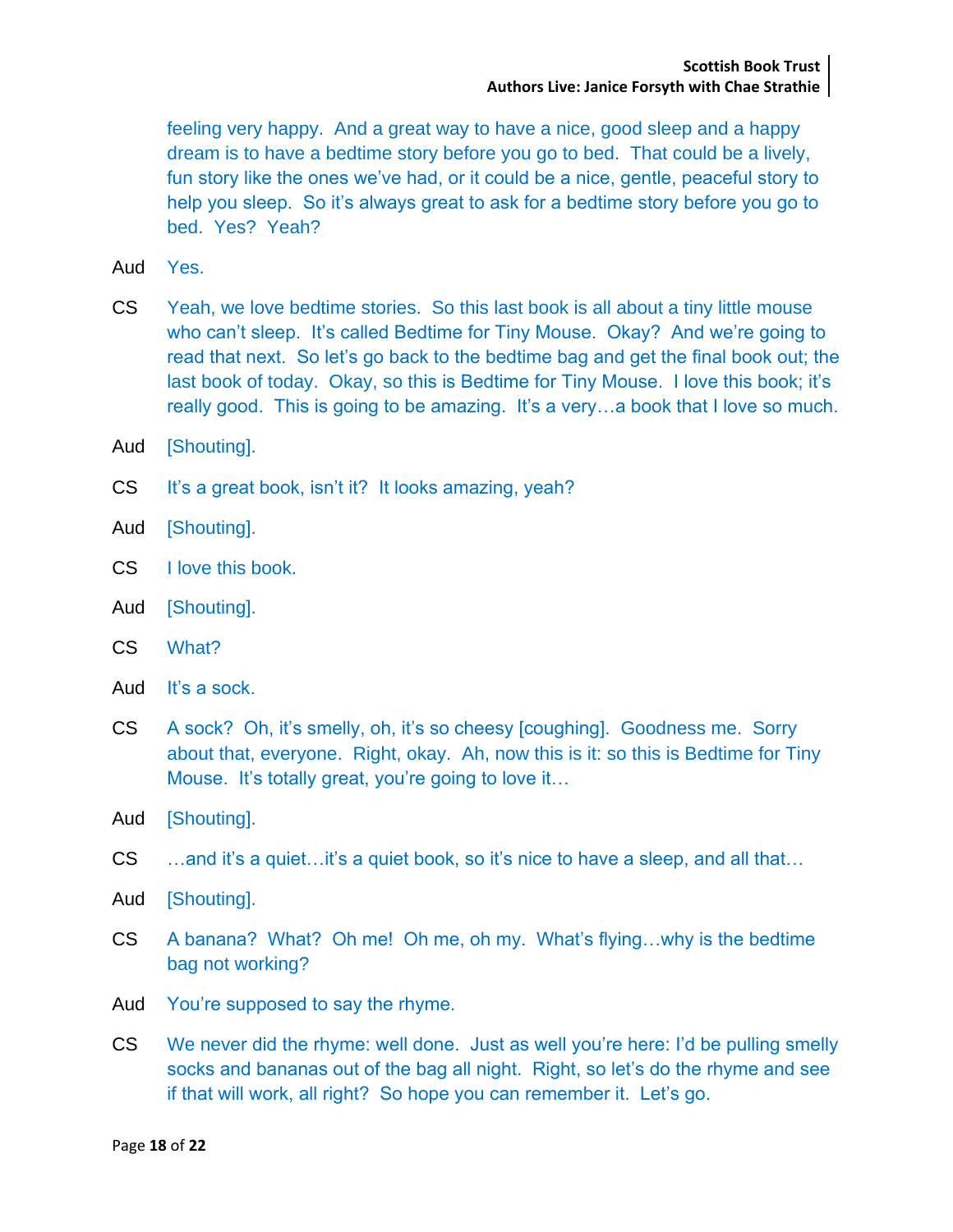- All What's inside? Let's take a look. Bedtime bag give us a book.
- CS Let's see if it works this time. Oh, is it a banana? Is it a smelly sock?
- Aud [Shouting].
- CS It's all right yes. Right, okay. *Bedtime for Tiny Mouse*, our last story of the day.

Here we are. I'm going to have a wee sip of water before we start, 'cos I'm getting a bit hoarse. You ready for this, everyone?

- Aud Yeah.
- CS Yeah! It's exciting; here we go. [Drinking]. Thank you very much. Thank you very much. You can try that at home, by the way – it's perfectly safe. Okay, so let's do Bedtime for Tiny Mouse by me, again.

Tiny Mouse couldn't sleep. He curled and twirled – we've got the pictures here, actually – he curled and twirled, flipped and flopped, snuggled and huggled, but he was still wide awake. So he climbed out of bed and scampered off to the living room. Mummy Mouse, he sighed, I can't sleep a wink. My head's full of fizz and my eyes won't stay shut. Try counting sheep, said Mummy Mouse; that will send you to sleep.

So Tiny Mouse scurried back to his bedroom and began counting sheep in his head. At first the sheep jumped nicely, but then, they started doing cartwheels, star jumps and ridiculous roly-polies. Tiny Mouse couldn't keep up. So he climbed out of bed, padded off to the kitchen: Daddy Mouse, he sighed, I can't sleep a wink. My feet are full of fireworks and my knees won't behave. Try drinking this cup of warm milk, said Daddy Mouse; that will send you to sleep.

Tiny Mouse trotted back to his bedroom and sipped his milk. He soon began to feel drowsy, but then a drop of milk dribbled all the way down his nose and – aaah…

- All …choo!
- CS He sneezed so hard he fell out of bed. So he hopped off to see his big brother Milo. Milo, he shouted, I can't sleep a wink. My tail is twitchy and my ears are excited. Milo was listening to his favourite loud rock music. Try dancing round your room to tire yourself out, said Milo; that will send you to sleep.

Tiny Mouse hurried back to his bedroom and started dancing. Round and round he went, jigging faster and faster. He tried Bali – tiddle-toot-toot-too! He tried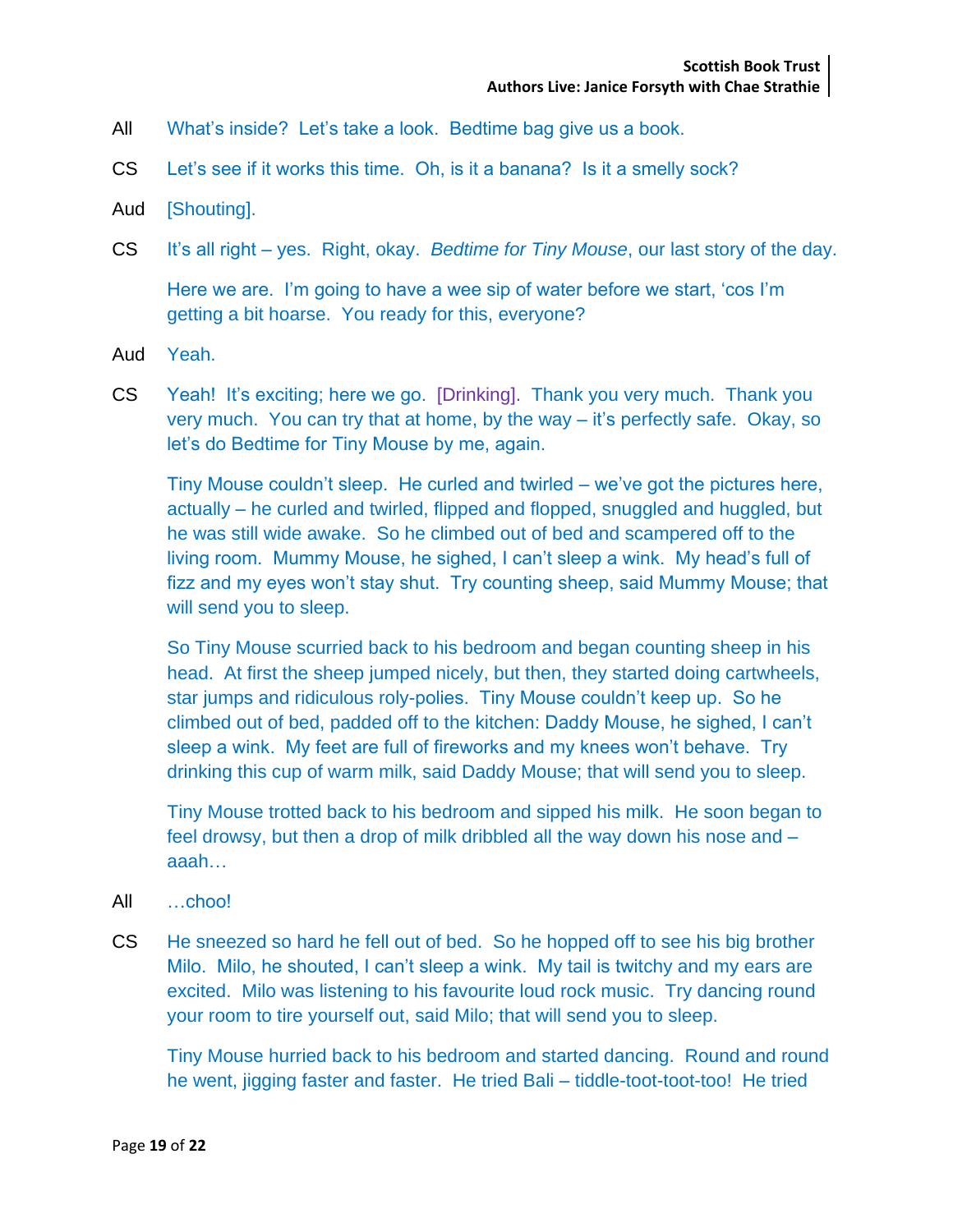Hip Hop; he even did the Highland fling – whoo! But nothing tired him out. He was more awake than ever.

So he skipped to the front porch. Grandma Mouse, he sighed, I can't sleep. Is your head full of fizz? Asked Grandma Mouse. Yes, sighed Tiny Mouse. And are your feet full of fireworks? Yes, said Tiny Mouse. Even my whiskers are wide awake.

Grandma Mouse looked up at the deep, dark sky where the golden moon floated peacefully. I know just what to do, she said. Grandma patted her knee and Tiny Mouse scrambled up. The Mouse in the Moon will sing you to sleep, said Grandma, but he's very shy, so first you must close your eyes. Tiny Mouse shut his eyes, and by and by a soft voice began singing:

Lay down your head, little dreamer.

- All Close sleepy eyes. Time to drift off, little dreamer, meet starry skies. Cosy and warm, little dreamer, arms hold you tight, sleep safe and sound, little dreamer, all through the night.
- CS Well done, that was great! Did you hear that?

Tiny Mouse felt very sleepy. The fireworks in his feet flew away, and the fizz fizzled out of his head. His frisky whiskers drooped and his knees settled down at last. Grandma Mouse carefully carried him indoors and tucked him in bed. Tiny Mouse curled and twirled, flipped and flopped, snuggled and huggled, and finally fell fast asleep. Goodnight, little dreamer, whispered Grandma Mouse, sleep tight. And that is bedtime for Tiny Mouse.

Now, I'm feeling very tired after that, and some of you are falling asleep 'cos it's so tiring. So I think I'm going to have a little sit down, and Janice wants to come and say goodbye…

- JF Yeah.
- CS …before I go.
- JF Oh, hasn't Chae been amazing? You…but you should sit down and have a wee rest for a minute or so.
- CS I think I will.
- JF Hasn't he been fantastic?
- Aud Yes.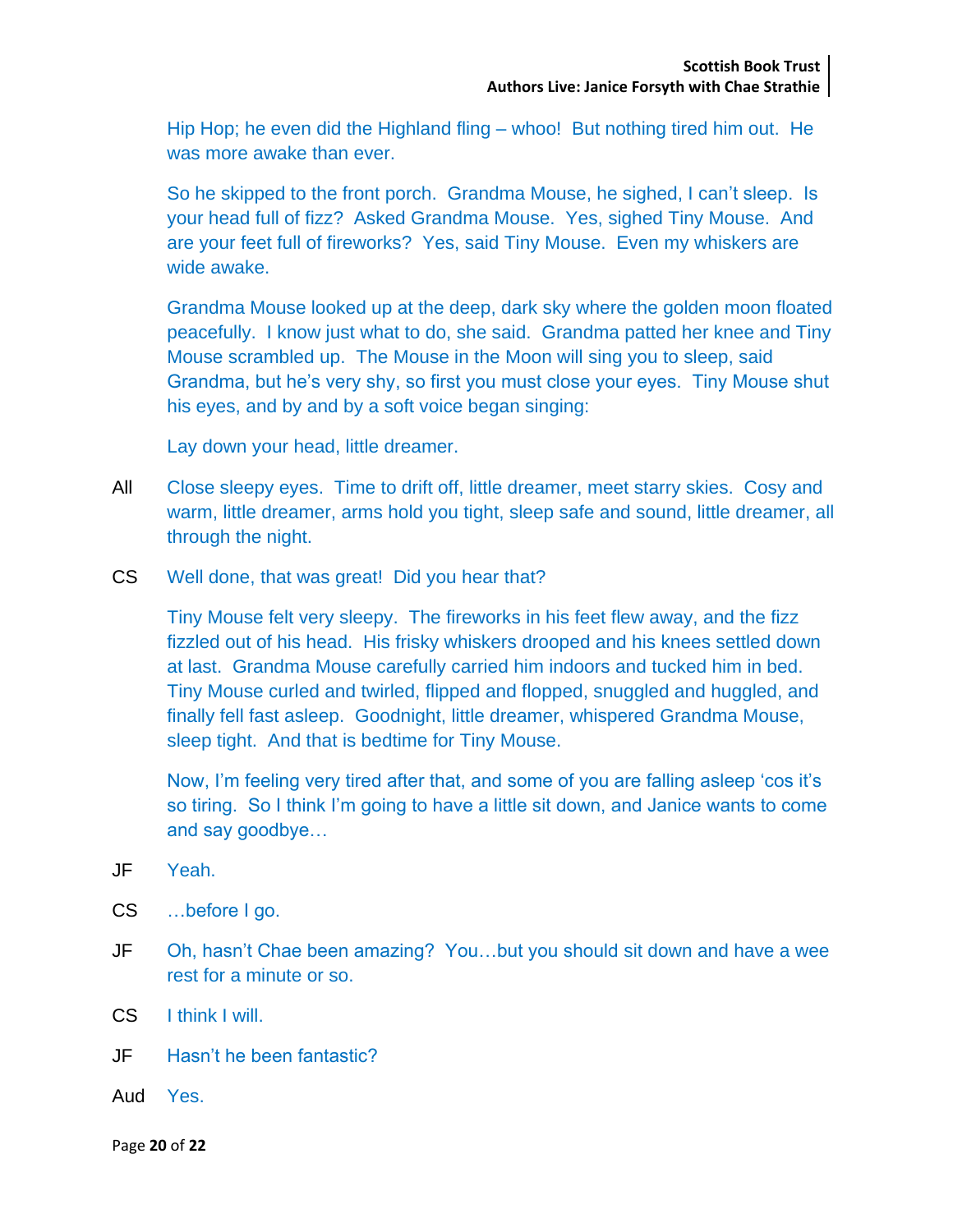- JF Just wonderful. And has he put you in the mood for wonderful bedtime stories?
- Aud Yeah.
- JF And has he put you in the mood for bedtime stories, wherever you are? I'm sure he has. Thank you so much for sharing your love of it; you're so good. I love your singing, everybody. Did you enjoy that little bit of singing?
- Aud [Inaudible 00:38:51].
- JF Yeah. And great ideas for this wonderful creature well done, everybody, and well done, all of you, wherever you are watching, it's been great to have you along. But yes, very sadly – are you ready for a big ahh! – it's almost time to say 'bye 'bye – ahhh!.
- Aud Ahhh.
- JF Oh, a bit louder than that, I think! AHHH.
- Aud AHHH.
- JF But before we go, Chae is going to sing a last lullaby for us, aren't you?
- CS That's right, I am.
- JF Before Chae does that, can we give him a massive round of applause and cheering, please.
- Aud [Applause and cheering] YES.
- JF Thank you. And now, Chae is all set for the Tiny Mouse Lullaby.
- CS Yeah, let's do that.
- JF I'll creep off like a little mouse.
- CS Shhh. There we are. Now it's time what we'll do is, we'll just very quickly sing the lullaby from Tiny Mouse before we go to sleep, and before we all go home. It's always nice to have a lullaby before we go to sleep.

You all ready? And you can maybe try it out there, too. Here we go.

Lay down your head, little dreamer, close sleepy eyes. Time to drift off, little dreamer, meet starry skies. Cosy and warm, little dreamer, arms hold you tight, sleep safe and sound, little dreamer, all through the night.